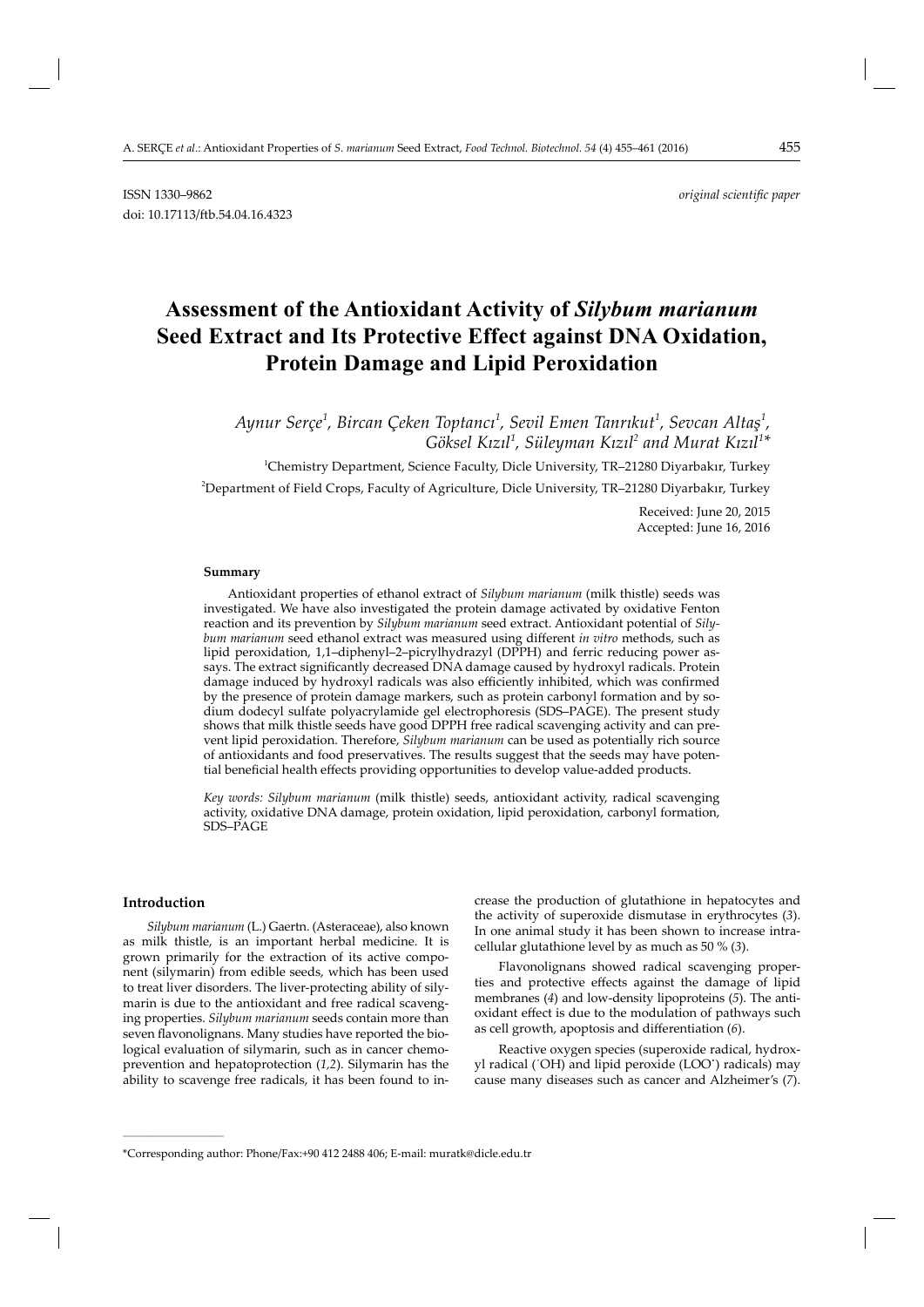They are generated in human body as a by-product of the normal biochemical reactions and increased exposure to the environmental stress (8). Oxidation of fatty acids in the cell membranes can disrupt their fluidity and permeability and damage macromolecules, such as DNA, RNA, protein and other cellular components (*9*). Silymarin supports the normal fluidity of cell membrane by interacting with its components (*10*).

Many publications show the inhibitory effects of plant extracts or their components against protein oxidation and DNA damage caused by reactive oxygen species (*11–13*). To our knowledge, this is the first study that has investigated the inhibition ability of DNA damage, protein oxidation and lipid peroxidation by ethanol extract of *S. marianum* seeds *in vitro*.

# **Materials and Methods**

## *Seed sample*

Cultivated *Silybum marianum* seeds were harvested in the autumn of 2012 from the field of the Department of Field Crops, Faculty of Agriculture, University of Dicle, Diyarbakır, Turkey. The extract was prepared from dried *S. marianum* seeds, which were ground into fine powder using blender (model 7011S; Waring, Atlanta, GA, USA).

### *Chemicals*

The 1,1–diphenyl–2–picryl–hydrazyl (DPPH), 3–(2–pyridyl)–5,6–bis(4–phenyl–sulfonic acid)–1,2,4–triazine (Fer rozine), butylated hydroxyanisole (BHA), trichloroacetic acid (TCA), acetone, agarose, Bromophenol Blue, sodium chloride, ethylenediaminetetraacetic acid (EDTA), glacial acetic acid, Coomassie Brillant Blue R–250 and Trizma® base were purchased from Sigma-Aldrich GmbH (Steinheim, Germany). Potassium acetate and butylated hydroxytoluene (BHT) were purchased from Merck (Darmstadt, Germany). Ethidium bromide was obtained from Amresco LLC (Solon, OH, USA).

#### *Extraction procedure*

*Silybum marianum* seeds were ground into fine powder with blender to a diameter of 0.4 mm (*14*). Silymarin was extracted in a two–step process in which powdered seeds were first defatted. In order to defat the seeds, about 10 g of finely powdered samples were weighed and extracted with petroleum ether (370 mL) for 4 h and then with ethanol (350 mL) for 8 h in a Soxhlet apparatus (Sigma-Aldrich). Ethanol solution was evaporated at a temperature not exceeding 40 °C and ethanol extract of seeds (1.08 g) was obtained as soft yellow powder.

#### *Determination of total phenolic content*

The phenolic content of milk thistle seed extract was measured with the Folin-Ciocalteau method (*15*). A mass concentration of 0.5 mg/mL of stock solution of the extract was prepared in ethanol. Then, 40 μL of the sample and the control were diluted with 1160 μL of water and 200 μL of 2 M Folin-Ciocalteu agent. The absorbance was determined at *λ*=765 nm. A standard gallic acid solution (50–

400 μg/mL) was used to construct the calibration curve. The phenolic content was expressed in μg of gallic acid equivalents (GAE). The equation below was used to calculate the concentration of phenolic compounds:

$$
A_{765\,\text{nm}} = 0.0024 \cdot m(\text{GAE})/\mu\text{g} \quad \text{R}^2 = 0.9967 \quad /1/
$$

# Determination of total flavonoid content

The flavonoid content was determined by the previously described method (*16*). The stock solution of 0.5 mg/mL of milk thistle seeds was prepared in ethanol. In 10–mL test tube, 1 mL of extract, 0.1 mL of 10 % Al(NO<sub>3</sub>)<sub>3</sub>,  $0.1$  mL of 1 M CH<sub>3</sub>COOK and 3.8 mL of methanol were mixed. The reaction mixture was incubated at 25  $\degree$ C for 40 min. The absorbance was measured at *λ*=415 nm. The standard curve for total flavonoids was made using quercetin standard solution (1–25 μg/mL). The equation below was used to measure the concentration of flavonoid compounds expressed as quercetin equivalents (QE):

$$
A_{415\,\text{nm}} = 0.028 \cdot m(\text{QE})/\mu\text{g} \quad \text{R}^2 = 0.9999 \tag{2}
$$

# *DPPH radical scavenging activity assay*

The 1,1–diphenyl–2–picryl–hydrazil (DPPH) radical scavenging activity of *S. marianum* seeds was studied using previously reported procedure (*17*). A volume of 3 mL of *S. marianum* seed ethanol extract solutions of different concentrations (5, 10, 25, 50, 100 and 150 μg/mL) was mixed with 1 mL of 0.1 mM DPPH. The mixture was kept at room temperature for 30 min. Then the absorbance was measured at *λ*=517 nm with a Cary 100 Bio UV/Vis spectrophotometer (Varian Inc., Palo Alto, CA, USA). The following equation was used to measure the radical scavenging activity:

Scavenging effect=  
=
$$
[(A_{517 \text{ nm control}}-A_{517 \text{ nm sample}})/A_{517 \text{ nm control}}]\cdot 100
$$

#### *Reducing power assay*

The reducing power of the *S. marianum* seeds was evaluated using the procedure described previously (18), with some modifications. Butylated hydroxyanisole (BHA) and butylated hydroxytoluene (BHT) were used as positive controls. In a test tube, 1 mL of sample (5–150 μg/ mL), 2.5 mL of 0.2 M phosphate buffer (PBS;  $pH=6.6$ ) and 2.5 mL of 1 %  $K_3Fe(CN)_6$  solution were mixed.

After 20 min of incubation at 50  $^{\circ}$ C, 2.5 mL of 10 % trichloroacetic acid were added to each mixture, and then centrifuged at 1500×*g* for 10 min. A supernatant volume of 2.5 mL was taken and mixed with 2.5 mL of deionized water containing  $0.5$  mL of  $0.1$  % iron(III) chloride. After 10 min of incubation at room temperature the absorbance *A* was measured at *λ*=700 nm.

## *Lipid peroxidation assay*

#### Rat liver homogenate preparation

The rat liver homogenate (10 % by mass per volume) was prepared according to a previously reported method (*19*). For this study, albino Wistar rats (mass of (150±25) g) were used. Permission was obtained from Dicle Universi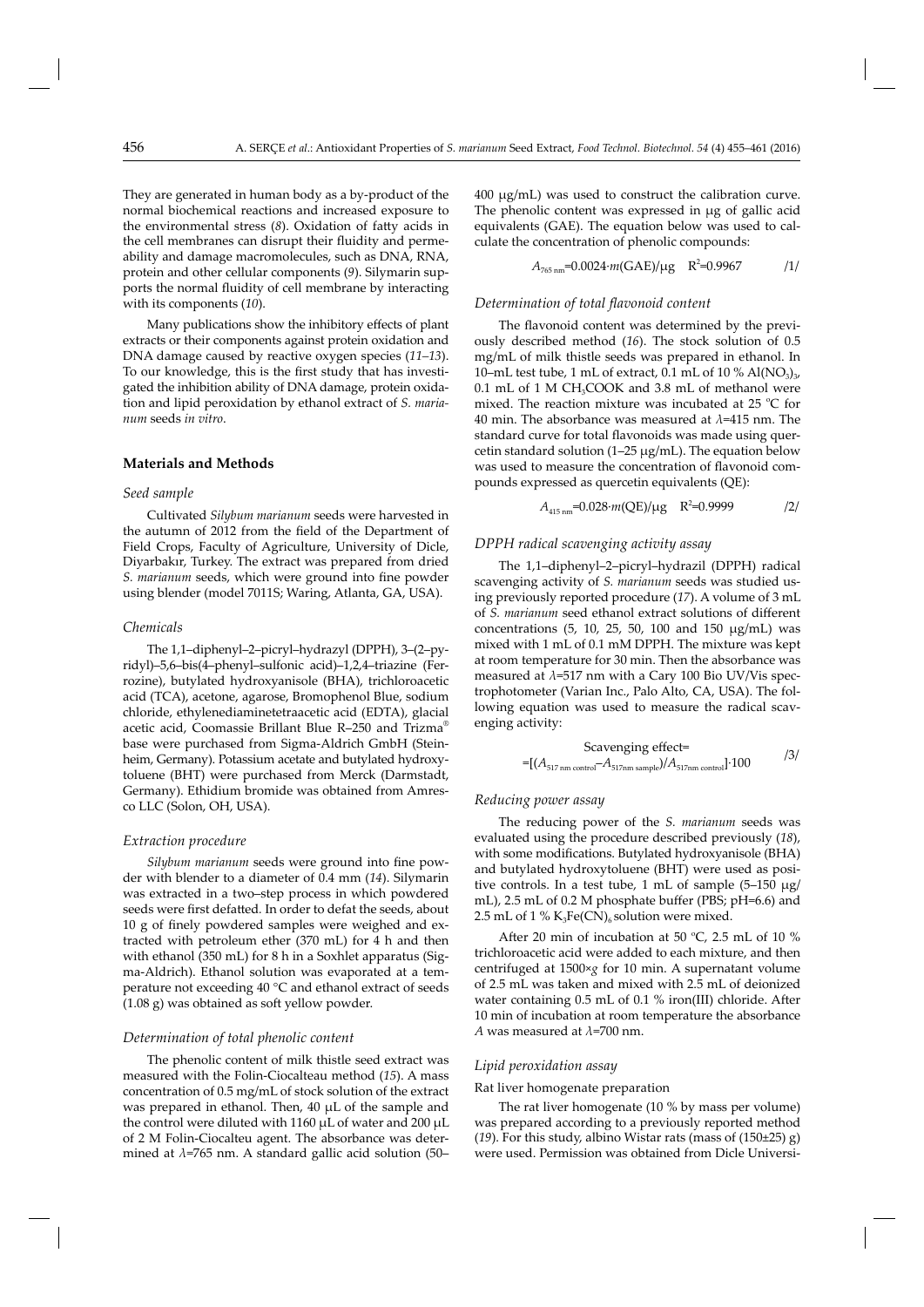ty Ethical Committee (IAEC; Diyarbakır, Turkey). The animals were housed in polypropylene cages at controlled temperature ( $(22\pm3)$  °C). Standard formula and water were given to the animals *ad libitum*. The liver was removed and perfused with 120 mM potassium chloride and 50 mM phosphate buffer, pH=7.4. The ratio of liver mass per volume of solution was 1:10. In order to obtain the pellet, the samples were centrifugated at 700×*g* at 4 °C.

#### Thiobarbituric acid assay

The previously described thiobarbituric acid (TBA) assay was used to measure lipid peroxidation (*20*). Supernatant (100 μL) was mixed with ethanol extract (200 μL) of *S. marianum* seeds (5–250 μg/mL). To the reaction mixture, 100 μL of 10 mM iron(III) chloride and 100 μL of 0.1 mM ascorbic acid were added and incubated at 37 °C for 1 h. Supernatant absorbance was measured at *λ*=532 nm. The following equation was used to calculate the percentage of lipid peroxidation inhibition:

$$
Inhibition=[(A_c-A_s)/A_c]\cdot 100 \tag{4}
$$

#### *DNA damage protection capacity*

DNA protection capacity of milk thistle seed extract against oxidation was determined according to Kızıl (*21*) using plasmid DNA. The band intensity for the forms I and II of plasmid DNA was quantified using Quantity One v. 4.5.2 software (Bio-Rad, Hercules, CA, USA). Genejet miniprep kit (Thermo Fisher Scientific, Inc, Waltham, MA, USA) was employed for the isolation of plasmid DNA. The following equation was used to calculate the inhibition of the DNA cleavage:

Inhibition=1-[(S<sub>m+a</sub>-S<sub>c</sub>)/(S<sub>m</sub>-S<sub>c</sub>)] 
$$
\qquad \qquad
$$
 /5/

where  $S_{m+1}$  is the percentage of the remaining supercoiled DNA after treatment with a mix consisting of buffer, DNA,  $H_2O_2$  and UV, and the agent (*Silybum marianum* extract),  $S_c$ is the percentage of the remaining supercoiled DNA in the control (untreated plasmid), and  $S_m$  is the percentage of the remaining supercoiled DNA with the mix, but without the agent.

## *Protein damage protection*

#### Inhibition of protein carbonyl formation

The effect of milk thistle seed extract on protein oxidation was determined using a modified method of Wang *et al*. (*22*). Bovine serum albumin (BSA; 4 mg/mL) was treated with iron(III) chloride (50 μM), hydrogen peroxide (1 mM) and ascorbic acid (100  $\mu$ M) in potassium phosphate buffer (20 mM,  $pH=7.4$ ) in the presence of seed extract (10–1000 μg/mL) at 37 °C for 30 min and then the absorbance was measured at *λ*=370 nm. The inhibition of protein carbonyl formation was calculated as follows (*21*):

$$
Inhibition=[(A_c-A_s)/A_c]\cdot 100
$$

#### SDS–PAGE analysis

The inhibitory effect of the ethanol extract of *S. marianum* seeds on protein damage was also determined by SDS–PAGE (*12*). The gel was run at a maximum voltage in running buffer containing 25 mM Tris, pH=8.3, 190 mM glycine and 0.1 % sodium dodecyl sulphate (SDS). The current of 25 mA was used per gel. Coomassie Brillant Blue R–250 (0.15 %) was used for staining of the gel, which was scanned with Gel Doc XR System (Bio–Rad).

#### *Statistical analysis*

In order to determine the differences between the groups, one–way ANOVA was used. Results are presented as the mean value±standard deviation of three replicates.

# **Results and Discussion**

# *Phenolic and flavonoid content of S. marianum seed extract*

Total phenolic content (expressed as GAE) of ethanol extract of milk thistle seeds was determined to be  $(620.0±4.93) \mu g/g$ . In addition to this, the flavonoid content (expressed as QE) was found to be  $(39.32\pm0.11) \mu g/g$ . These values show that the ethanol extract of milk thistle seed has good antioxidant activity. Besides that, hydroxyl groups present in the compounds isolated from the milk thistle extract have good radical scavenging activity. Pereira *et al*. (*23*) described the content of phenolics and flavonoids in milk thistle. In their study, milk thistle plant was used as dry material for infusion and pill preparation. The phenolic and flavonoid contents (expressed as GAE and catechin equivalent, respectively) were found to be (23.26±0.22) mg/g and (6.95±0.23) mg/g in infusions, and (20.92±0.45) and (3.88±0.13) mg/g in dietary supplements, respectively (*23*). On the other hand, Tupe *et al*. (*24*) reported phenolic content (as GAE) of methanolic plant extract of milk thistle of (18.33±0.16) mg/g. The high contents of phenolics and flavonoids obtained in infusions, dietary supplements and methanolic milk thistle plant extract may depend on the part of the plant used. Phenolics and flavonoids are very important plant components due to their radical scavenging properties (*25*,*26*). It is well known that flavonoids have anticarcinogenic activity, antiallergenic, antiviral, antiageing and anti-inflammatory properties.

## *DPPH radical scavenging activity*

The *S. marianum* extract showed a strong DPPH radical scavenging ability in a concentration-dependent manner (Fig. 1). The order of radical scavenging activities was found to be as follows: *S. marianum*>BHT>BHA and was 92.0±5.2, 88.0±5.7 and 87.8±2.1 at 150 μg/mL. The antioxidant (DPPH scavenging) activity of *S. marianum* essential components and different tissues was also reported by Hadaruga and Hadaruga (27). There was no significant difference between the DPPH radical scavenging activity of *S. marianum* seed extract and both standards.

#### *Reducing power assay*

It was found that *S. marianum* has a benefical effect against acute and chronic liver failure. Silibinin, a major active constituent of silymarin, was found to have antitumour properties in hepatocarcinoma cell and animal models (*28*). The tested samples at the concentrations of 5, 10,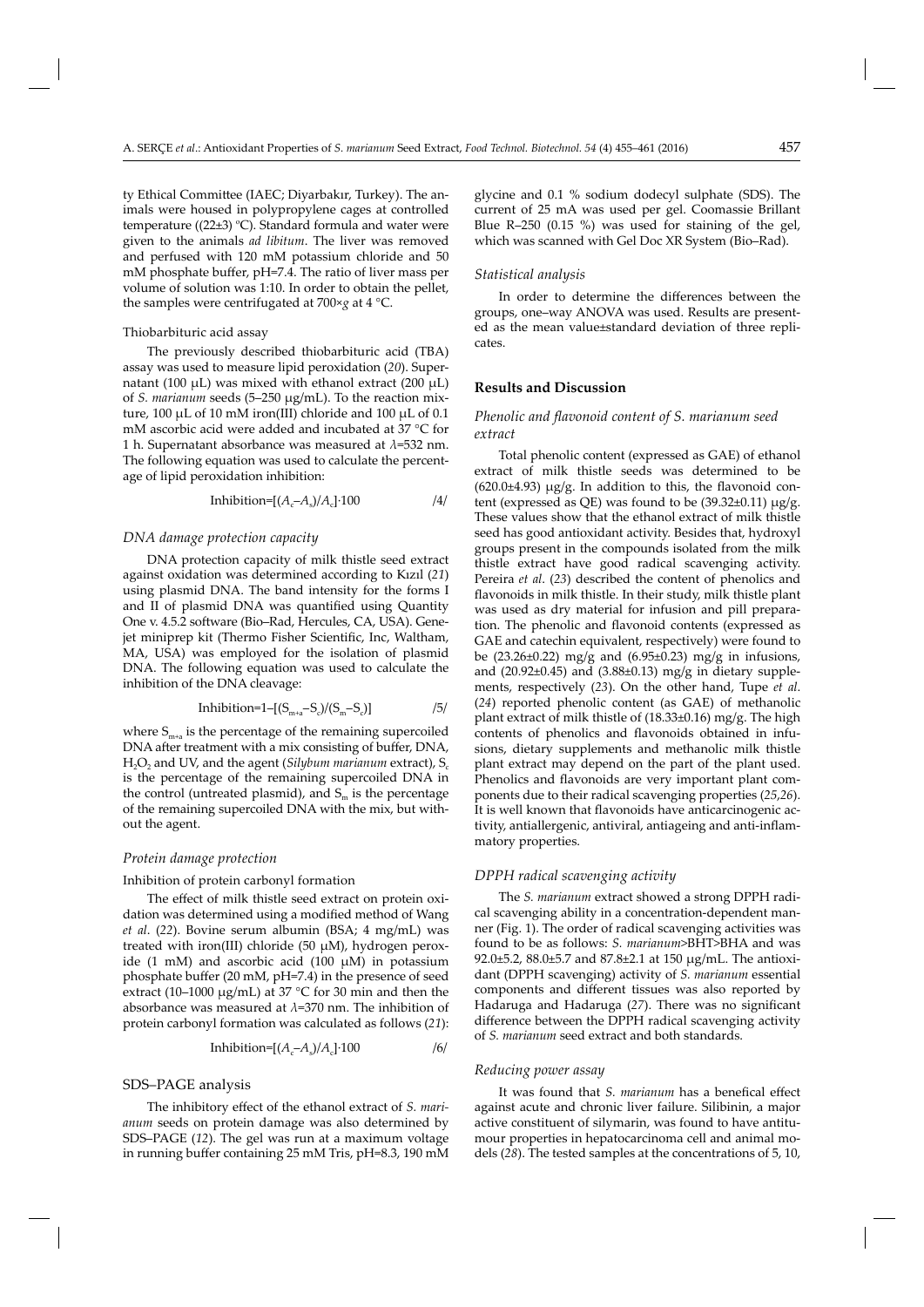

Fig. 1. Scavenging effect of ethanol extract of *Silybum marianum* seeds on 1,1–diphenyl–2–picrylhydrazyl radicals. Each value is expressed as mean value±standard deviation (S.D.) (*N*=3). BHT= butylated hydroxytoluene, BHA=butylated hydroxyanisole

25, 50, 100, and 150 μg/mL exhibited a dose-dependent reducing power activity. Reducing power of 100 μg/mL of milk thistle seed extract measured as  $A_{700 \text{ nm}}$  was determined to be 0.11±0.00. On the other hand, reducing powers of BHA and BHT at 100 μg/mL measured as  $A_{700 \text{ nm}}$  were determined to be 0.61±0.03 and 0.34±0.08, respectively. The reducing power of *S. marianum* seed ethanol extract is shown in Fig. 2 with BHT and BHA as positive controls.



**Fig. 2.** Reducing power of ethanol extract of *Silybum marianum* seeds, BHT and BHA measured by spectrophotometric detection at 700 nm of  $Fe^{3+}-Fe^{2+}$  transformation. Each value is expressed as mean value±S.D. (*N*=3). Higher absorbance at 700 nm indicated greater reducing power. BHT=butylated hydroxytoluene, BHA=butylated hydroxyanisole

There are reports on antioxidant activity and reducing power of milk thistle infusions, dietary supplements and syrups (*23*,*28*). Reducing power of infusions, dietary suplements and syrups (measured as  $A_{700 \text{ nm}}$ ) was found to be 1.73±0.03, 1.10±0.02, and 0.05±0.0, respectively (*23*,*28*). Tupe *et al*. (*24*) have investigated 19 frequently used medicinal plants and concluded that the strongest antioxidant activity was observed in *Terminalia chebula* since it had high phenolic content, outstanding reducing power and highest radical scavenging activity.

#### *Lipid peroxidation*

The compound antioxidant activity depends on their capacity to delay the oxidation by inhibiting reactive oxygen species (*29*). As shown in Fig. 3, thiobarbituric acid reactive substances (TBARS), which are formed during lipid oxidation, were measured in rat liver homogenate and it was found that the *S. marianum* extract moderately repressed TBARS formation. At the concentration of 250 μg/mL of *S. marianum* seed extract, 26.14 % of TBARS formation was inhibited. BHT inhibited 31.40 % at the same concentration. There were no significant differences between the activity of *S. marianum* seed extract and BHT. The inhibitory activity of *Mangifera indica* fractions against lipid peroxidation was studied by Badmus *et al.* (*30*), who found that the ethyl acetate fraction had the highest inhibitory activity against lipid peroxidation in brain homogenate (66.3 %), followed by methanol (61.6 %), chloroform (46.5 %) and aqueous (39.5 %) fractions. High percentage of lipid peroxidation inhibition of 89.1 % was observed in aqueous fraction of liver homogenate, followed by ethyl acetate (71.6 %), methanol (59.0 %) and chloroform (48.5 %) fractions.



Fig. 3. Inhibition of Fe<sup>2+</sup>-induced lipid peroxidation in rat liver homogenate by ethanol extract of *Silybum marianum* seeds. Each value is expressed as mean value±S.D. (*N*=3). BHT=butylated hydroxytoluene

#### *DNA damage protection*

The band intensity for the forms I and II of plasmid DNA was quantified (Fig. 4a). Fig. 4b shows plasmid DNA after UV-induced photolysis of  $H_2O_2$  (2.5 mM) in the presence or absence of the *S. marianum* etanol extract (in the concentration of 100, 500, 750 or 1000  $\mu$ g/mL). The supercoiled DNA was converted to form I DNA by UV light (Fig. 4b, lane 4). Formation of form I DNA was suppresed in the presence of the extract (Fig. 4b, lanes 6–9) and the amount of form II of DNA was increased. The inhibitory activity of the ethanol extract of cultivated milk thistle seed against oxidative DNA damage was found to be 4.72, 41.08, 66.95 and 87.80 % at 100, 500, 750 and 1000 μg/mL,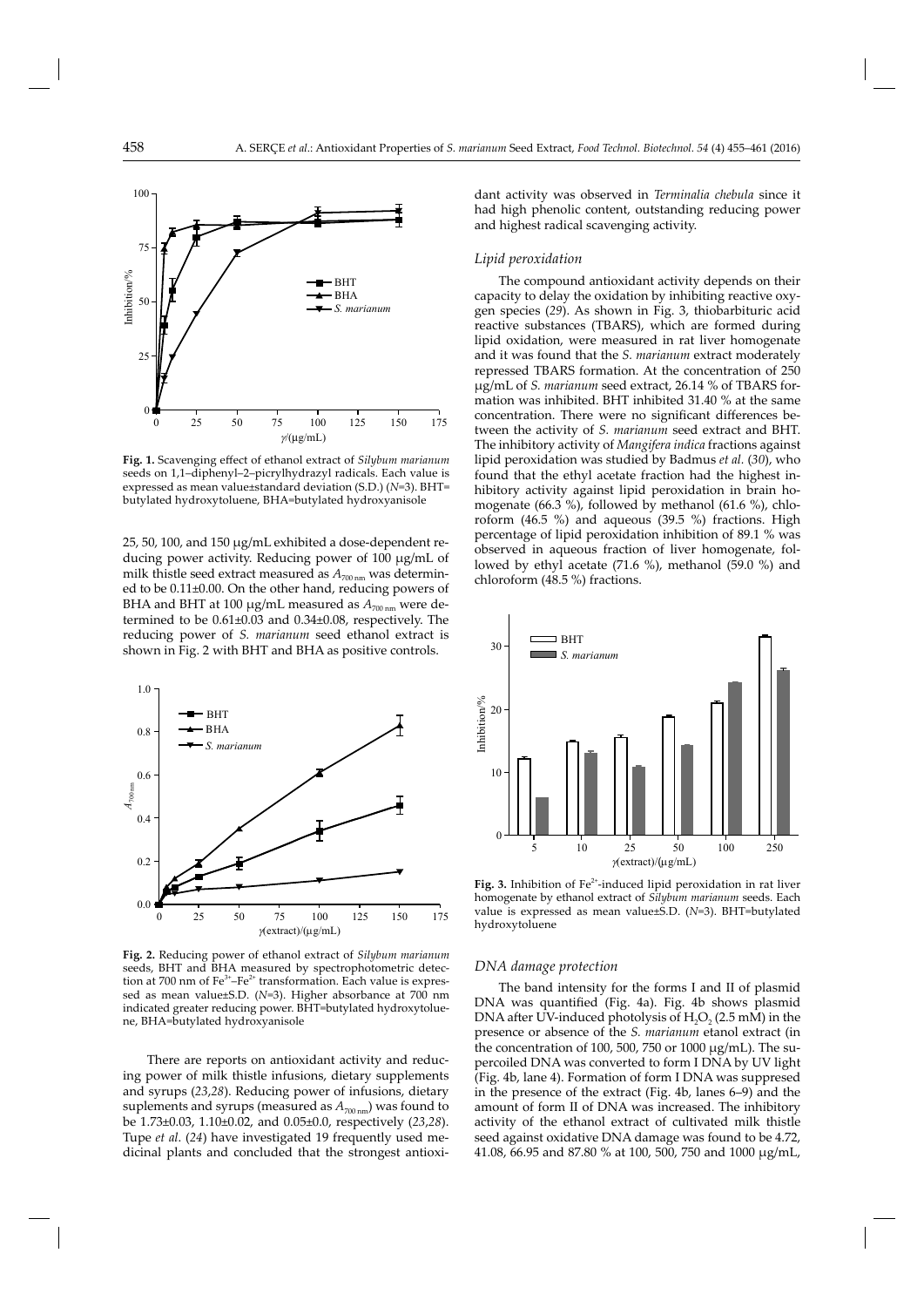

Fig. 4. The quantified band intensity of the scDNA (form I) and ocDNA (form II) (a), and (b) electrophoretic pattern of pBluescript M13+DNA after UV photolysis of  $H_2O_2$  in the presence or absence of ethanol extract of *Silybum marianum* seeds. Reaction vials contained 200 ng of supercoiled DNA (31.53 nM) in distilled water, pH=7

respectively. DNA damage was suppressed with the increased concentration of the extract. The ethanol extract of milk thistle seeds showed a concentration–dependent free radical scavenging activity (Fig. 4a). The protective effect of the extract against DNA damage may be attributed to the presence of flavonoid and phenolic compounds, such as silymarin and silibinin, which can prevent the production of reactive oxygen species (ROS) by making complexes with cations such as copper and iron that participate in hydroxyl radical formation (*5*).

# *Inhibition of protein carbonyl formation by S. marianum seed extract*

The effect of milk thistle seed extract on BSA hydroxyl radical-mediated oxidation is shown in Fig. 5. BHT and *S. marianum* seed extract at 50, 100, 250, 500 and 1000 μg/mL decreased the free radical-induced protein damage caused by protein carbonyl group formation, induced by Fenton reaction system. The inhibitory effect of BHT at 50, 100, 250, 500 and 1000 μg/mL was found to be 12.56, 37.33, 38.16, 40.43 and 45.40 %, respectively, and of *S. marianum* seed extract at 50, 100, 250, 500 and 1000 μg/mL was found to be 9.16, 9.46, 11.36, 21.10, 42.75 and 86.27 %, respectively. The inhibition of protein oxidation by *S. marianum* seed extract may be due to its high radical scavenging activity. Inhibitory effects of methanolic extract of *Feronia limonia* pericarp on *in vitro* protein glycoxidation was studied by Kilari *et al*. (*31*). The study demonstrated that *F. limonia* extract was efficient in preventing oxidative protein damage, including protein carbonyl formation during glycoxidation. They proposed that the antioxidant effect of *F*. *limonia* might be due to the presence of volatile flavours and free fatty acids in the pericarp, which are involved in the inhibitory mechanisms of protein carbonyl formation.

# *SDS–PAGE*

The different concentrations of BHT and *S. marianum* seed extract showed inhibitory activity on BSA oxidation induced by Fenton reaction system as measured with SDS–PAGE. Figs. 6a and b and Figs. 7a and b show the band pattern of bovine serum albumin and densitometry data of the corresponding bands. Protein damage induced



Fig. 5. Inhibitory effect of butylated hydroxytoluene (BHT) and ethanol extract of *Silybum marianum* seeds on protein (bovine serum albumin, BSA) oxidation, expressed as protein carbonyl inhibition induced by Fenton reaction system  $(Fe<sup>3+</sup>/H<sub>2</sub>O<sub>2</sub>/ascor$ bic acid). Each value is expressed as mean value±S.D. (*N*=3). All the values were statistically significantly different from the control (p<0.05)

by Fenton reaction system was inhibited with butylated hydroxytoluene (Figs. 6a and b) and milk thistle ethanol extract (Figs. 7a and b) in a concentration between 50 and 1000 μg/mL. The inhibitory activity of BHT on BSA was found to be 24.23, 37.54, 61.45, 68.62 and 74.49 %, and of



**Fig. 6.** Protection against bovine serum albumin (BSA) oxidative damage by butylated hydroxytoluene (BHT): a) the electrophoretic pattern of BSA, and b) densitometric analysis of the corresponding band intensity. Each bar represents the mean value±S.D. (N=3). Mean values with different letters differ significantly ( $p<0.05$ ), while those with the same letter are not significantly different (p>0.05)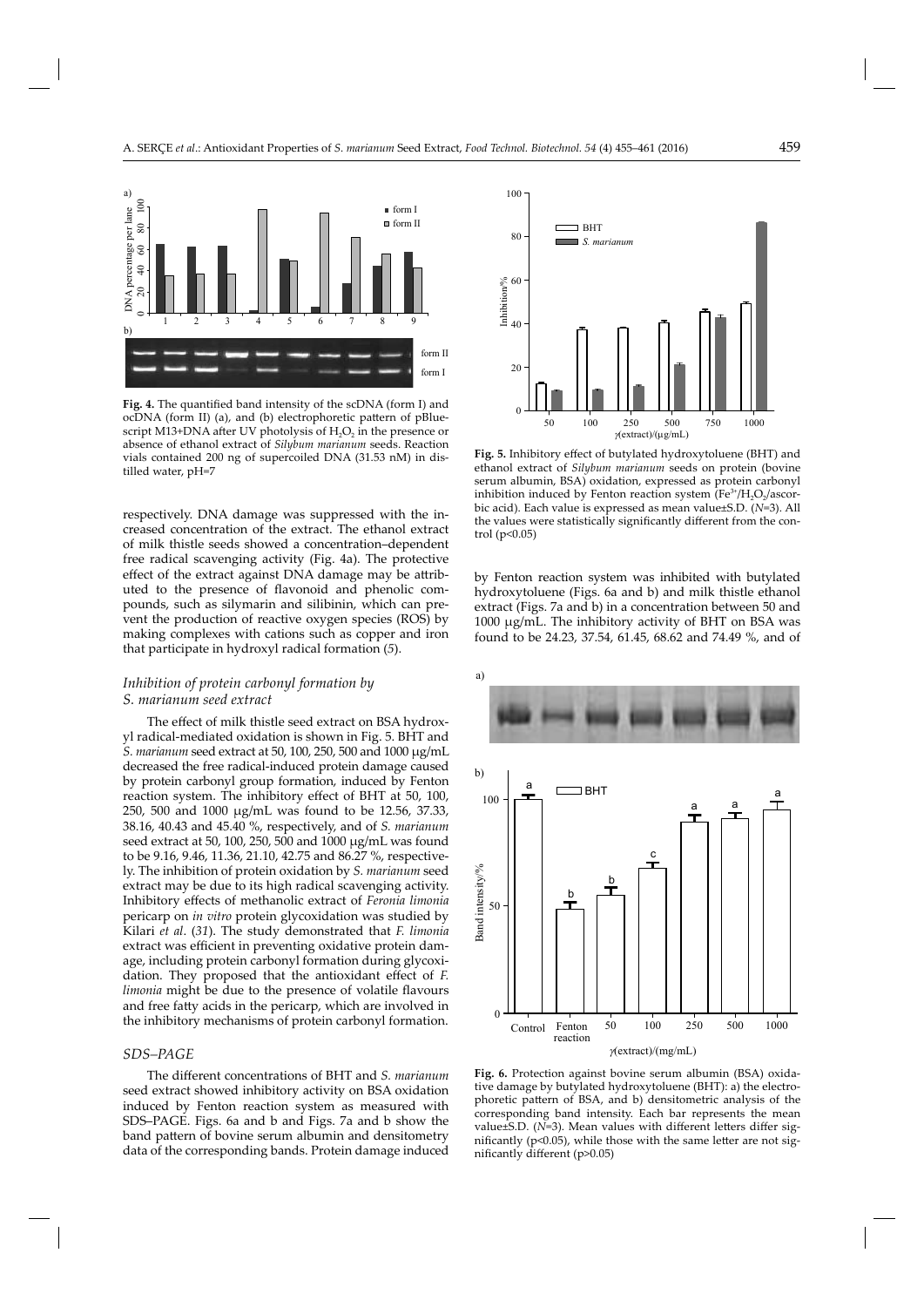

**Fig. 7.** Protection against bovine serum albumin (BSA) oxidative damage by ethanol extract of *Silybum marianum* seeds: a) the electrophoretic pattern of BSA, and b) densitometric analysis of the corresponding band intensity. BSA was oxidised by Fenton reaction system (Fe<sup>3+</sup>/H<sub>2</sub>O<sub>2</sub>/ascorbic acid). Each bar represents the mean value $\pm$ S.D. ( $N=3$ ). Mean values with different letters differ significantly ( $p$ <0.05), while those with the same letters are not significantly different at  $p$  >0.05 compared with Fenton reaction system

*S. marianum* seed extract on BSA was found to be 65.70, 77.27, 81.96, 89.29 and 89.99 % at the concentrations of 50–1000 μg/mL, respectively.

# **Conclusions**

The present work investigated the *in vitro* antioxidative and oxidative DNA, protein and lipid damage protective effects of milk thistle (*Silybum marianum*) seed ethanol extract. The extract was found to have protective effect against DNA, protein and lipid oxidation induced by hydroxyl radical. The results obtained in this study show that ethanol extract of seeds can be used as a dietary supplement and it can protect DNA from damage. The inhibitory activity of seed extract against hydroxyl radical-induced DNA, protein and lipid damage may be mainly responsible for the cancer chemoprevention and hepatoprotection effects. The presence of silymarin could account for the increased antioxidant activity and enhanced DNA, protein and lipid damage protection capacity of the extract. Protection against the DNA, protein and lipid oxidation is due to phenolic and flavonoid compounds that scavenge the free radicals. These findings also imply that the presence of antioxidants can decrease the occurrence of degenerative disorders in which free-radical damage may be involed.

# *Confl ict of interest*

Authors state that they have no conflict of interest regarding this submission.

## *Acknowledgements*

This research (Project no. 12–FF–20) received financial support from the Dicle University Coordination Committee of Scientific Research Projects (DUBAP), Diyarbakır, Turkey. The authors thank DUBAP for financial support.

### **References**

 *1.* Al–Anati L, Essid E, Reinehr R, Petzinger E. Silibinin protects OTA–mediated TNF–α release from perfused rat livers and isolated rat Kupffer cells. Mol Nutr Food Res. 2009;53: 460–6.

http://dx.doi.org/10.1002/mnfr.200800110

 *2*. Jayaraj R, Deb U, Bhaskar ASB, Prasad GBKS, Lakishmana Rao PV. Hepatoprotective efficacy of certain flavonoids against microcystin induced toxicity in mice. Environ Toxicol. 2007; 22:472–9.

http://dx.doi.org/10.1002/tox.20283

- *3*. Fehér J, Láng I, Deák G, Cornides A, Nékám K, Gergely P. Free radicals in tissue damage in liver diseases and therapeutic approach. Tokai J Exp Clin Med. 1986;1:123–34
- *4*. Křen V, Kubisch J, Sedmera P, Halada P, Prikřylova V, Jegorov A, et al. Glycosylation of silybin. J Chem Soc Perkin Trans. 1. 1997;17:2467–74.

http://dx.doi.org/10.1039/A703283H

 *5*. Mira L, Silva M, Manso CF. Scavenging of reactive oxygen species by silibinin dihemisuccinate. Biochem Pharmacol. 1994;48:753–9.

http://dx.doi.org/10.1016/0006-2952(94)90053-1

- *6*. Škott ová N, Krečman V, Simánek V. Activities of silymarin and its flavonolignans upon low density lipoprotein oxidability in vitro. Phytother Res. 1999;13:535–7. http://dx.doi.org/10.1002/(SICI)1099-1573(199909)13:6<535: :AID–PTR526>3.0.CO;2–W
- *7*. Miguez MP, Anundi I, Sainz–Pardo LA, Lindros KO. Hepatoprotective mechanism of silymarin: no evidence for involvement of cytochrome P450 2E1. Chem–Biol Interact*.* 1994;91:51–63.

http://dx.doi.org/10.1016/0009-2797(94)90006-X

- 8. Miller AL. Antioxidant flavonoids: structure, function and clinical usage. Altern Med Rev. 1996;1:103–11.
- 9. Wiseman H. Dietary influences on membrane function: importance in protection against oxidative damage and disease. J Nutr Biochem.1996;7:2–15. http://dx.doi.org /10.1016/0955-2863(95)00152-2.
- *10*. Muriel P, Mourelle M. Prevention by silymarin of membrane alterations in acute  $CCl_4$  liver damage. J Appl Toxicol. 1990;  $10.275 - 9$

http://dx.doi.org/ 10.1002/jat.2550100408

- *11*. Emen Tanrıkut S, Çeken B, Altaş S, Pirinççioğlu M, Kızıl G, Kızıl M. DNA cleavage protecting activity and in vitro antioxidant potential of aqueous extract from fresh stems of Rheum ribes. Acta Aliment. 2013;42:461–72. http://dx.doi.org/10.1556/AAlim.42.2013.4.1
- *12*. Kızıl G, Kızıl, M, Çeken B, Yavuz M, Demir H. Protective ability of ethanol extracts of Hypericum scabrum L. and Hypericum retusum Aucher against the protein oxidation and DNA damage. Int J Food Prop. 2011;14:926–40. http://dx.doi.org/10.1080/10942910903491181
- *13*. Kızıl M, Kızıl G, Yavuz M, Çeken B. Protective activity of ethanol extract of three Achillea species against lipid peroxidation, protein oxidation and DNA damage in vitro. Acta Aliment. 2010;39:450–63.

http://dx.doi.org/10.1556/AAlim.39.2010.4.7